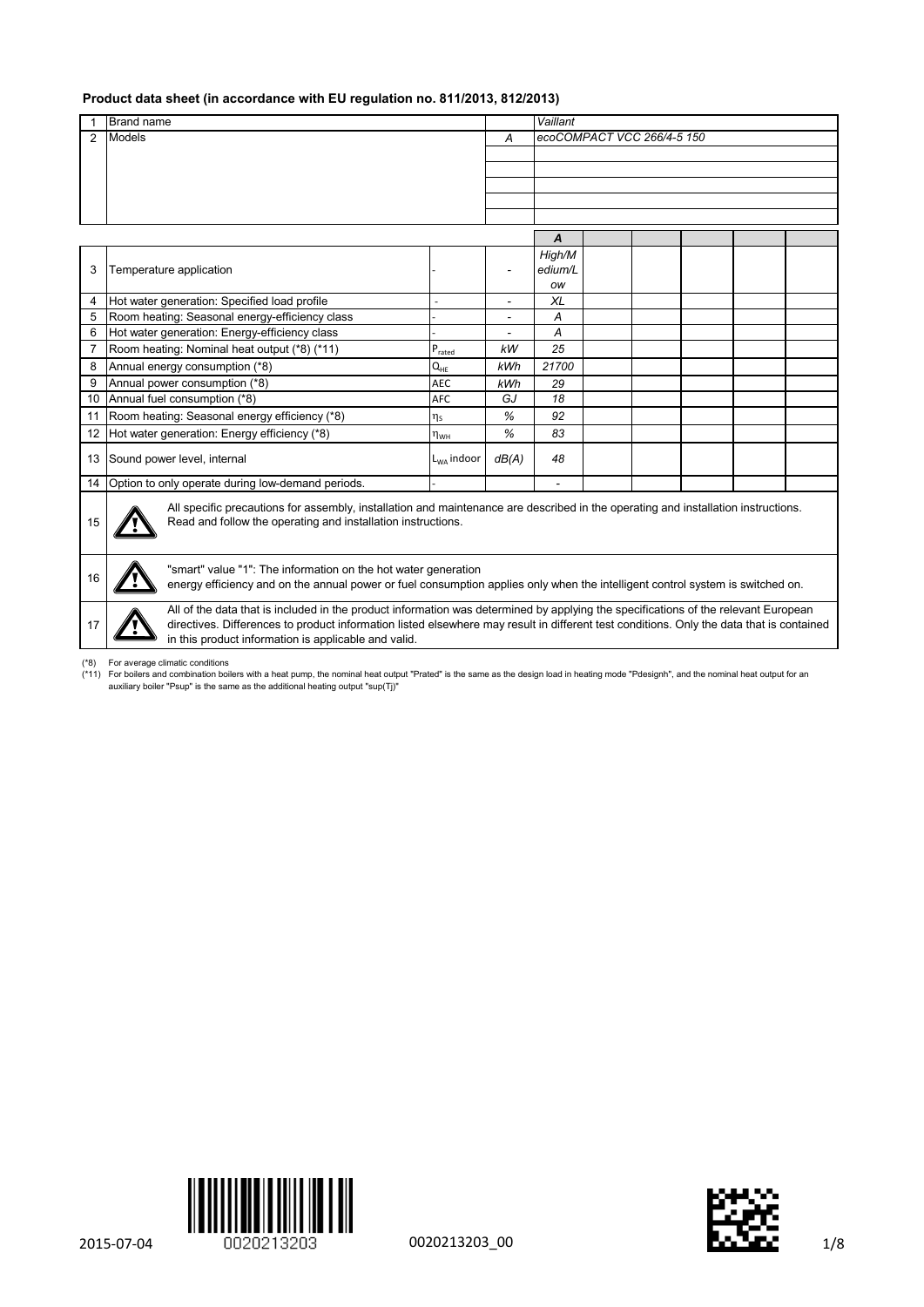## **Product information (in accordance with EU regulation no. 813/2013, 814/2013)**

| 2  | Models                                                                                                                                                                                                                                                                                                                                                                                                                                                                                          |                                             | А                        | ecoCOMPACT VCC 266/4-5 150            |  |  |  |  |  |
|----|-------------------------------------------------------------------------------------------------------------------------------------------------------------------------------------------------------------------------------------------------------------------------------------------------------------------------------------------------------------------------------------------------------------------------------------------------------------------------------------------------|---------------------------------------------|--------------------------|---------------------------------------|--|--|--|--|--|
|    |                                                                                                                                                                                                                                                                                                                                                                                                                                                                                                 |                                             |                          |                                       |  |  |  |  |  |
|    |                                                                                                                                                                                                                                                                                                                                                                                                                                                                                                 |                                             |                          |                                       |  |  |  |  |  |
|    |                                                                                                                                                                                                                                                                                                                                                                                                                                                                                                 |                                             |                          |                                       |  |  |  |  |  |
|    |                                                                                                                                                                                                                                                                                                                                                                                                                                                                                                 |                                             |                          |                                       |  |  |  |  |  |
|    |                                                                                                                                                                                                                                                                                                                                                                                                                                                                                                 |                                             |                          | Α                                     |  |  |  |  |  |
| 18 | Condensing boiler                                                                                                                                                                                                                                                                                                                                                                                                                                                                               |                                             |                          | ✓                                     |  |  |  |  |  |
| 19 | Low-temperature boiler (*2)                                                                                                                                                                                                                                                                                                                                                                                                                                                                     |                                             |                          | ✓                                     |  |  |  |  |  |
| 20 | B1 boiler                                                                                                                                                                                                                                                                                                                                                                                                                                                                                       |                                             |                          |                                       |  |  |  |  |  |
| 21 | Room boiler with combined heat and power                                                                                                                                                                                                                                                                                                                                                                                                                                                        |                                             |                          |                                       |  |  |  |  |  |
| 22 | Auxiliary boiler                                                                                                                                                                                                                                                                                                                                                                                                                                                                                |                                             |                          | $\overline{\phantom{a}}$              |  |  |  |  |  |
| 23 | <b>Combination boiler</b>                                                                                                                                                                                                                                                                                                                                                                                                                                                                       |                                             |                          | ✓                                     |  |  |  |  |  |
| 24 | Room heating: Nominal heat output (*11)                                                                                                                                                                                                                                                                                                                                                                                                                                                         | $P_{\text{rated}}$                          | kW                       | 25                                    |  |  |  |  |  |
| 25 | Usable heat output at nominal heat output and high-<br>temperature operation (*1)                                                                                                                                                                                                                                                                                                                                                                                                               |                                             | kW                       | 25,0                                  |  |  |  |  |  |
| 26 | Usable heat output at 30% of the nominal heat output and low-<br>temperature operation (*2)                                                                                                                                                                                                                                                                                                                                                                                                     |                                             | kW                       | 8,3                                   |  |  |  |  |  |
| 27 | Room heating: Seasonal energy efficiency                                                                                                                                                                                                                                                                                                                                                                                                                                                        | ηs                                          | %                        | 92                                    |  |  |  |  |  |
| 28 | Efficiency for nominal heat output and high-temperature<br>application (*4)                                                                                                                                                                                                                                                                                                                                                                                                                     |                                             | ℅                        | 87,6                                  |  |  |  |  |  |
| 29 | Efficiency at 30% of the nominal heat output and low-<br>temperature application (*5)                                                                                                                                                                                                                                                                                                                                                                                                           |                                             | ℅                        | 97,3                                  |  |  |  |  |  |
| 30 | Auxiliary power consumption: Full load                                                                                                                                                                                                                                                                                                                                                                                                                                                          | elmax                                       | kW                       | 0.040                                 |  |  |  |  |  |
| 31 | Auxiliary power consumption: Partial load                                                                                                                                                                                                                                                                                                                                                                                                                                                       | elmin                                       | <b>kW</b>                | 0.020                                 |  |  |  |  |  |
| 32 | Power consumption: Standby                                                                                                                                                                                                                                                                                                                                                                                                                                                                      | $P_{SB}$                                    | kW                       | 0.002                                 |  |  |  |  |  |
| 33 | Heat loss: Standby                                                                                                                                                                                                                                                                                                                                                                                                                                                                              | $\mathsf{P}_{\mathsf{stby}}$                | kW                       | 0.070                                 |  |  |  |  |  |
| 34 | Ignition flame energy consumption                                                                                                                                                                                                                                                                                                                                                                                                                                                               | $P_{ign}$                                   | kW                       |                                       |  |  |  |  |  |
|    | 35 Nitrogen oxide emissions                                                                                                                                                                                                                                                                                                                                                                                                                                                                     | NO <sub>x</sub>                             | mg/kWh                   | 42                                    |  |  |  |  |  |
| 36 | Hot water generation: Specified load profile                                                                                                                                                                                                                                                                                                                                                                                                                                                    | ÷.                                          | $\overline{\phantom{a}}$ | XL                                    |  |  |  |  |  |
| 37 | Hot water generation: Energy efficiency                                                                                                                                                                                                                                                                                                                                                                                                                                                         | η <sub>wн</sub>                             | %                        | 83                                    |  |  |  |  |  |
| 38 | Daily power consumption                                                                                                                                                                                                                                                                                                                                                                                                                                                                         | $Q_{elec}$                                  | kWh                      | 0.140                                 |  |  |  |  |  |
| 39 | Daily fuel consumption                                                                                                                                                                                                                                                                                                                                                                                                                                                                          | $Q_{\mathsf{fuel}}$                         | kWh                      | 23,830                                |  |  |  |  |  |
| 40 | <b>Brand name</b>                                                                                                                                                                                                                                                                                                                                                                                                                                                                               |                                             |                          | Vaillant                              |  |  |  |  |  |
|    |                                                                                                                                                                                                                                                                                                                                                                                                                                                                                                 |                                             |                          | Vaillant GmbH                         |  |  |  |  |  |
| 41 | Manufacturer's address                                                                                                                                                                                                                                                                                                                                                                                                                                                                          |                                             |                          | Berghauser Str. 40<br>42859 Remscheid |  |  |  |  |  |
|    |                                                                                                                                                                                                                                                                                                                                                                                                                                                                                                 |                                             |                          | Germany                               |  |  |  |  |  |
| 42 | All specific precautions for assembly, installation and maintenance are described in the operating and installation instructions.<br>Read and follow the operating and installation instructions.                                                                                                                                                                                                                                                                                               |                                             |                          |                                       |  |  |  |  |  |
|    |                                                                                                                                                                                                                                                                                                                                                                                                                                                                                                 |                                             |                          |                                       |  |  |  |  |  |
| 43 | For B1 boilers:<br>This natural draught boiler is intended to be connected only to a flue shared between multiple dwellings in existing buildings that<br>evacuates the residues of combustion to the outside of the room containing the boiler. It draws the combustion air directly from the<br>room and incorporates a draught diverter. Due to lower efficiency, any other use of this boiler shall be avoided and would result in<br>higher energy consumption and higher operating costs. |                                             |                          |                                       |  |  |  |  |  |
| 44 | Read and follow the operating and installation instructions regarding assembly, installation, maintenance, removal, recycling and/or                                                                                                                                                                                                                                                                                                                                                            |                                             |                          |                                       |  |  |  |  |  |
|    | disposal.                                                                                                                                                                                                                                                                                                                                                                                                                                                                                       |                                             |                          |                                       |  |  |  |  |  |
| 45 | All of the data that is included in the product information was determined by applying the specifications of the relevant European<br>directives. Differences to product information listed elsewhere may result in different test conditions. Only the data that is contained<br>in this product information is applicable and valid.                                                                                                                                                          |                                             |                          |                                       |  |  |  |  |  |
| 46 | Weekly power consumption with an intelligent control system                                                                                                                                                                                                                                                                                                                                                                                                                                     | $\mathsf{Q}_{\mathsf{elec,week,sm}}$<br>art | kWh                      |                                       |  |  |  |  |  |
| 47 | Weekly power consumption without an intelligent control<br>system                                                                                                                                                                                                                                                                                                                                                                                                                               | $\mathsf{Q}_{\mathsf{elec,week}}$           | kWh                      |                                       |  |  |  |  |  |
| 48 | Weekly fuel consumption with an intelligent control system                                                                                                                                                                                                                                                                                                                                                                                                                                      | $\mathsf{Q}_{\mathsf{fuel, week, sma}}$     | kWh                      | $\overline{a}$                        |  |  |  |  |  |
| 49 | Weekly fuel consumption without an intelligent control system                                                                                                                                                                                                                                                                                                                                                                                                                                   | $\mathsf{Q}_{\mathsf{fuel},\mathsf{week}}$  | kWh                      | $\overline{a}$                        |  |  |  |  |  |
| 50 | Nominal heat output for auxiliary heating (*3)<br>$P_{sup}$                                                                                                                                                                                                                                                                                                                                                                                                                                     |                                             | kW                       | $\overline{a}$                        |  |  |  |  |  |
| 51 | Type of energy input of the supplementary heater                                                                                                                                                                                                                                                                                                                                                                                                                                                |                                             | $\overline{a}$           | $\overline{\phantom{0}}$              |  |  |  |  |  |
|    | emperature of 60 °C at the boiler inlet and a flow temperature of 80 °C at the boiler outlet                                                                                                                                                                                                                                                                                                                                                                                                    |                                             |                          |                                       |  |  |  |  |  |

(\*1) (\*2) High-temperature operation means a return temperature of 60 °C at the boiler inlet and a flow temperature of 80 °C at the boiler outlet.<br>Low temperature me∎ | ■ T ■ T ■ T ■ T ■ T ■ T T T T ■ T ■ I Pemperature boilers 37 °

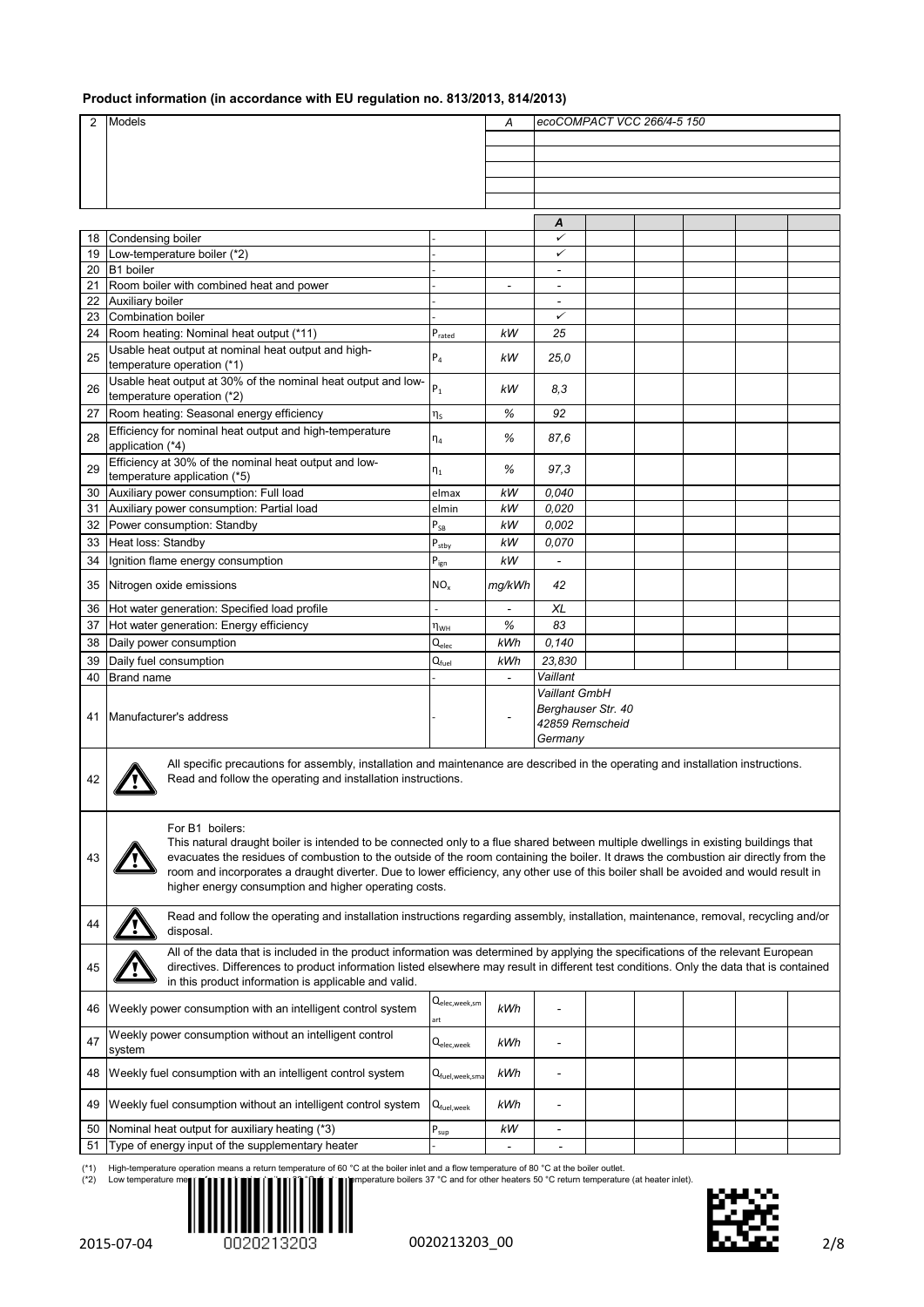- 
- If the CDH value is not determined by a measurement, the specified value CDH = 0.9 applies for the reduction factor.<br>High-temperature operation means a return temperature of 60 °C at the boiler inlet and a flow temperatur
- (\*3) If the CDH value is not determined by a measurement, the specified value CDH = 0.9 applies for the reduction factor.<br>(\*4) High-temperature operation means a return temperature of 60 °C at the bolier inlet and a flow t



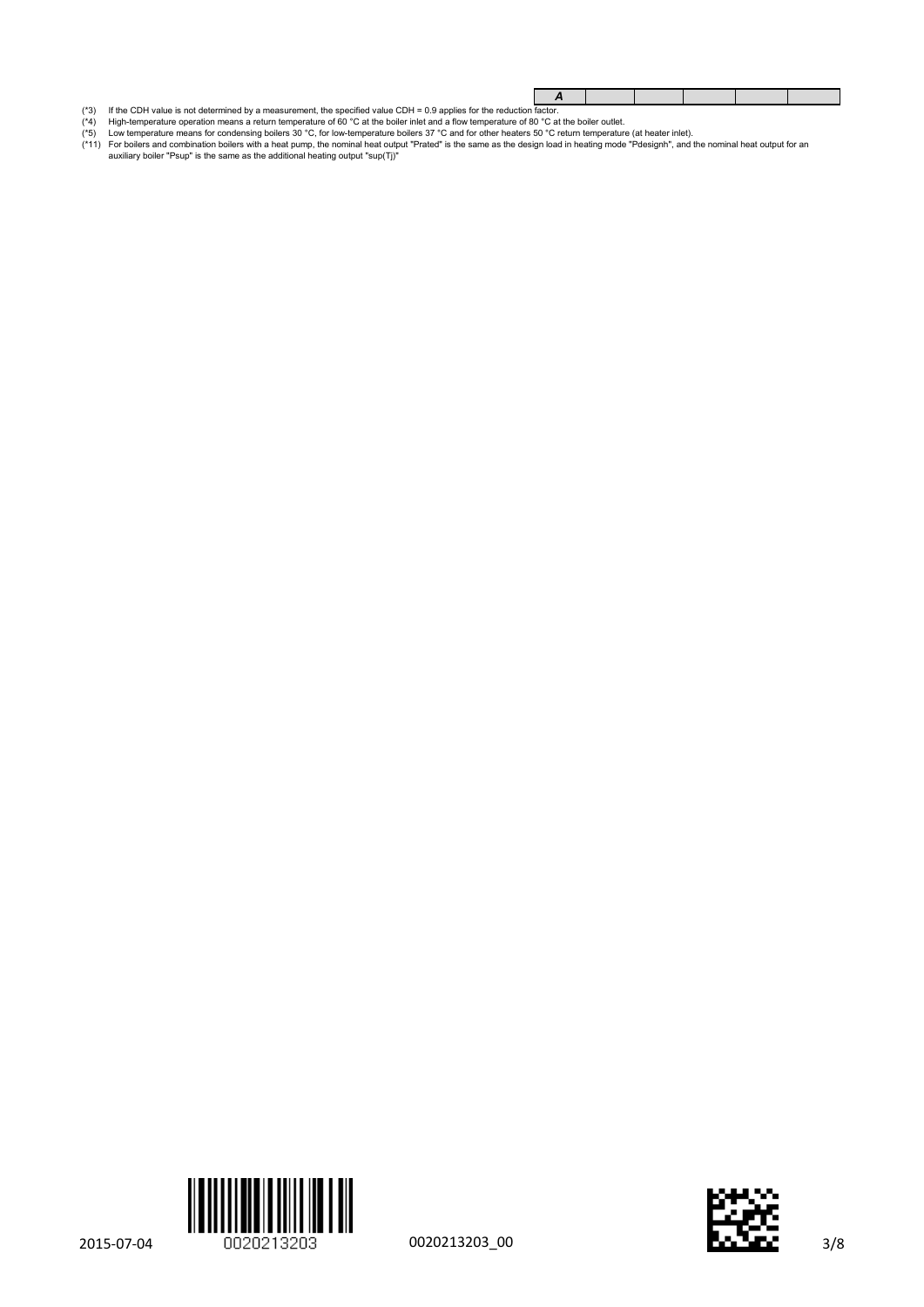de **(1)** Markenname **(2)** Modelle **(3)** Temperaturanwendung **(4)** Warmwasserbereitung: Angegebenes Lastprofil **(5)** Raumheizung: Jahrezeitbedingte Energieeffizienzklasse **(6)**  Warmwasserbereitung: Energieeffizienzklasse **(7)** Raumheizung: Wärmenennleistung, für durchschnittliche Klimaverhältnisse, Für Heizgeräte und Kombiheizgeräte mit Wärmepumpe ist die Wärmenennleistung Prated gleich der Auslegungslast im Heizbetrieb Pdesignh und die Wärmenennleistung eines Zusatzheizgerätes Psup gleich der zusätzlichen Heizleistung sup(Tj) **(8)** Jährlicher Energieverbrauch, für durchschnittliche Klimaverhältnisse **(9)** Jährlicher Stromverbrauch, für durchschnittliche Klimaverhältnisse **(10)** Jährlicher Brennstoffverbrauch, für durchschnittliche Klimaverhältnisse **(11)** Raumheizung: Jahrezeitbedingte Energieeffizienz, für durchschnittliche Klimaverhältnisse **(12)** Warmwasserbereitung: Energieeffizienz, für durchschnittliche Klimaverhältnisse **(13)** Schallleistungspegel, innen **(14)** Möglichkeit des ausschließlichen Betriebs zu Schwachlastzeiten. **(15)** Alle spezifischen Vorkehrungen für die Montage, Installation und Wartung sind in den Betriebs- und Installationsanleitungen beschrieben.

Lesen und befolgen Sie die Betriebs- und Installationsanleitungen.

(16) "smart"-Wert "1" : die Informationen zur Warmwasserbereitungs-

Energieeffizienz und zum jährlichen Strom- bzw. Brennstoffverbrauch gelten nur bei eingeschalteter intelligenter Regelung. **(17)** Alle in den Produktinformationen enthaltenen Daten sind in Anwendung der Vorgaben der Europäischen Direktiven ermittelt worden. Unterschiede zu an anderer Stelle aufgeführten Produktinformationer können aus unterschiedlichen Prüfbedingungen resultieren. Maßgeblich und gültig sind allein die in diesen Produktinformationen enthaltenen Daten. **(18)** Brennwertkessel **(19)** Niedertemperatur-Kessel, Niedertemperaturbetrieb bedeutet eine Rücklauftemperatur ( am Heizgeräteeinlass) für Brennwertkessel von 30 °C, für Niedertemperaturkessel von 37 °C und für andere Heizgeräte von 50 °C. **(20)** B1-Kessel **(21)** Raumheizgerät mit Kraft-Wärme-Kopplung **(22)** Zusatzheizgerät **(23)**  Kombiheizgerät **(24)** Raumheizung: Wärmenennleistung, Für Heizgeräte und Kombiheizgeräte mit Wärmepumpe ist die Wärmenennleistung Prated gleich der Auslegungslast im Heizbetrieb Pdesignh und die Wärmenennleistung eines Zusatzheizgerätes Psup gleich der zusätzlichen Heizleistung sup(Tj) **(25)** Nutzbare Wärmeleistung bei Wärmenennleistung und Hochtemperaturbetrieb, Hochtemperaturbetrieb bedeutet eine Rücklauftemperatur von 60 °C am Heizgeräteinlass und eine Vorlauftemperatur von 80 °C am Heizgeräteauslass. **(26)** Nutzbare Wärmeleistung bei 30 % der Wärmenennleistung und Niedertemperaturbetrieb, Niedertemperaturbetrieb bedeutet eine Rücklauftemperatur ( am Heizgeräteeinlass) für Brennwertkessel von 30 °C, für Niedertemperaturkessel von 37 °C und für andere Heizgeräte von 50 °C. **(27)**  Raumheizung: Jahrezeitbedingte Energieeffizienz (28) Wirkungsgrad bei Wärmenennleistung und Hochtemperaturbetrieb, Hochtemperaturbetrieb bedeutet eine Rücklauftemperatur von 60 °C am Heizgeräteinlass und eine Vorlauftemperatur von 80 °C am Heizgerätauslass. **(29)** Wirkungsgrad bei 30 % der Wärmenennleistung und Niedertemperaturanwendung, Niedertemperaturbetrieb bedeutet eine Rücklauftemperatur (am Heizgeräteinlass) für Brennwertkessel von 30 °C, für Niedertemperaturkessel von 37 °C und für andere Heizgeräte von 50 °C. **(30)** Hilfsstromverbrauch: Volllast **(31)** Hilfsstromverbrauch: Teillast **(32)** Stromverbrauch: Bereitschaftszustand **(33)**  Wärmeverlust: Bereitschaftszustand **(34)** Energieverbrauch der Zündflamme **(35)** Stickoxidausstoß **(36)** Warmwasserbereitung: Angegebenes Lastprofil **(37)**  Warmwasserbereitung: Energieeffizienz **(38)** Täglicher Stromverbrauch **(39)** Täglicher Brennstoffverbrauch **(40)** Markenname **(41)** Adresse des Herstellers **(42)** Alle spezifischen Vorkehrungen für die Montage, Installation und Wartung sind in den Betriebs- und Installationsanleitungen beschrieben. Lesen und befolgen Sie die Betriebs- und Installationsanleitungen.

## **(43)** Für B1-Kessel:

Dieser Heizkessel mit Naturzug ist für den Anschluss ausschließlich in bestehenden Gebäuden an eine von mehreren Wohnungen belegte Abgasanlage bestimmt, die die Verbrennungsrückstände aus dem Aufstellraum ins Freie ableitet. Er bezieht die Verbrennungsluft unmittelbar aus dem Aufstellraum und ist mit einer Strömungssicherung ausgestattet. Wegen geringerer Effizienz ist jeder andere Einsatz dieses Heizkessel zu vermeiden — er würde zu einem höheren Energieverbrauch und höheren Betriebskosten führen. **(44)** Lesen und befolgen Sie die Betriebs- und Installationsanleitungen zu Montage, Installation, Wartung, Demontage, Recycling und / oder Entsorgung. **(45)** Alle in den Produktinformationen enthaltenen Daten sind in Anwendung der Vorgaben der Europäischen Direktiven ermittelt worden. Unterschiede zu an anderer Stelle aufgeführten Produktinformationen können aus unterschiedlichen Prüfbedingungen resultieren. Maßgeblich und gültig sind allein die in diesen Produktinformationen enthaltenen Daten. **(46)** Wöchentlicher Stromverbrauch mit intelligenter Regelung **(47)** Wöchentlicher Stromverbrauch ohne intelligente Regelung **(48)** Wöchentlicher Brennstoffverbrauch mit intelligenter Regelung **(49)** Wöchentlicher Brennstoffverbrauch ohne intelligente Regelung **(50)** Wärmenennleistung des Zusatzheizgerätes, Wird der CDH-Wert nicht durch Messung bestimmt, gilt für den Minderungsfaktor der Vorgabewert Cdh = 0,9. **(51)** Art der Energiezufuhr des Zusatzheizgerätes

cs **(1)** Název značky **(2)** Modely **(3)** Využití teploty **(4)** Ohřev teplé vody: uvedený zátěžový profil **(5)** Prostorové vytápění: třída energetické účinnosti v závislosti na ročním období **(6)** Ohřev teplé vody: třída energetické účinnosti **(7)** Prostorové vytápění: jmenovitý tepelný výkon, pro průměrné povětrnostní podmínky, Pro kotle k vytápění a kombinované kotle s tepelným čerpadlem se jmenovitý tepelný výkon Prated rovná dimenzovanému zatížení v topném provozu Pdesignh a jmenovitý tepelný výkon přídavného kotle k vytápění Psup přídavnému topnému výkonu sup(Tj) **(8)** Roční spotřeba energie, pro průměrné povětrnostní podmínky **(9)** Roční spotřeba proudu, pro průměrné povětrnostní podmínky **(10)** Roční spotřeba paliva, pro průměrné povětrnostní podmínky **(11)** Prostorové vytápění: energetická účinnost v závislosti na ročním období, pro průměrné povětrnostní podmínky **(12)** Ohřev teplé vody: energetická účinnost, pro průměrné povětrnostní podmínky **(13)** Akustický výkon, uvnitř **(14)** Možnost výhradního provozu v době nízkého zatížení. **(15)** Všechna specifická opatření pro montáž, instalaci a údržbu jsou popsána v návodech k obsluze a instalaci. Přečtěte a dodržujte návody k obsluze a instalaci.

(16) Hodnota "smart" 1: informace o energetické účinnosti

ohřevu teplé vody a roční spotřebě proudu resp. paliva platí pouze při zapnuté inteligentní regulaci. **(17)** Všechna data obsažená v informacích o výrobku byla zjištěna při použití standardních hodnot evropských směrnic. Rozdíly oproti informacím o výrobku uvedeným na jiném místě mohou být důsledkem různých zkušebních podmínek. Směrodatná a platná jsou pouze data uvedená v těchto informacích o výrobku. **(18)** Plynový kondenzační kotel **(19)** Kotel k vytápění při nízké teplotě, Provoz při nízké teplotě znamená vstupní teplotu (na vstupu do kotle) pro plynový kondenzační kotel 30 °C, pro nízkoteplotní kotel 37 °C a pro ostatní kotle k vytápění 50 °C. **(20)** Kotel B1 **(21)** Kotel k vytápění prostoru s kogenerací **(22)** Přídavný kotel k vytápění **(23)** Kombinovaný kotel k vytápění **(24)** Prostorové vytápění: jmenovitý tepelný výkon, Pro kotle k vytápění a kombinované kotle s tepelným čerpadlem se jmenovitý tepelný výkon Prated rovná dimenzovanému zatížení v topném provozu Pdesignh a jmenovitý tepelný výkon přídavného kotle k vytápění Psup přídavnému topnému výkonu sup(Tj) **(25)** Užitečný tepelný výkon při jmenovitém tepelném výkonu a provozu při vysoké teplotě, Provoz při vysoké teplotě znamená vstupní teplotu 60 °C na vstupu do kotle a výstupní teplotu 80 °C na výstupu kotle. **(26)** Užitečný topný výkon při 30 % jmenovitého tepelného výkonu a provozu při nízké teplotě, Provoz při nízké teplotě znamená vstupní teplotu (na vstupu do kotle) pro plynový kondenzační kotel 30 °C, pro nízkoteplotní kotel 37 °C a pro ostatní kotle k vytápění 50 °C. **(27)** Prostorové vytápění: energetická účinnost v závislosti na ročním období **(28)** Účinnost při jmenovitém tepelném výkonu a provozu při vysoké teplotě, Provoz při vysoké teplotě znamená vstupní teplotu 60 °C na vstupu do kotle a výstupní teplotu 80 °C na výstupu kotle. **(29)** Účinnost při 30 % jmenovitého tepelného výkonu a použití při nízké teplotě, Provoz při nízké teplotě znamená vstupní teplotu (na vstupu do kotle) pro plynový kondenzační kotel 30 °C, pro nízkoteplotní kotel 37 °C a pro ostatní kotle k vytápění 50 °C. **(30)** Spotřeba pomocného proudu: plné zatížení **(31)** Spotřeba pomocného proudu: dílčí zatížení **(32)** Spotřeba proudu: pohotovostní stav **(33)** Tepelné ztráty: pohotovostní stav **(34)** Spotřeba energie zapalovacího plamínku **(35)** Produkce dusíku **(36)** Ohřev teplé vody: uvedený zátěžový profil **(37)** Ohřev teplé vody: energetická účinnost **(38)** Denní spotřeba proudu **(39)** Denní spotřeba paliva **(40)** Název značky **(41)** Adresa výrobce **(42)** Všechna specifická opatření pro montáž, instalaci a údržbu jsou popsána v návodech k obsluze a instalaci. Přečtěte a dodržujte návody k obsluze a instalaci.

**(43)** U kotlů typu B1:

Tento kotel s přirozeným tahem má být připojen pouze ke kouřovodu společnému pro více bytových jednotek ve stávajících budovách, který odvádí zplodiny spalování z místnosti s kotlem. Tento kotel nasává spalovací vzduch přímo z místnosti a je vybaven komínovou klapkou. Jakémukoli jinému použití tohoto kotle je nutno se vzhledem k jeho nižší účinnosti vyvarovat, neboť by vedlo k vyšší spotřebě energie a vyšším provozním nákladům. **(44)** Přečtěte a dodržujte návody k obsluze a instalaci pro montáž, instalaci, údržbu, demontáž, recyklaci a/nebo likvidaci. **(45)** Všechna data obsažená v informacích o výrobku byla zjištěna při použití standardních hodnot evropských směrnic. Rozdíly oproti informacím o výrobku uvedeným na jiném místě mohou být důsledkem různých zkušebních podmínek. Směrodatná a platná jsou pouze dat uvedená v těchto informacích o výrobku. **(46)** Týdenní spotřeba proudu s inteligentní regulací **(47)** Týdenní spotřeba proudu bez inteligentní regulace **(48)** Týdenní spotřeba paliva s inteligentní regulací **(49)** Týdenní spotřeba paliva bez inteligentní regulace **(50)** Jmenovitý tepelný výkon přídavného kotle, Není-li hodnota CDH určena měřením, platí pro redukční součinitel standardní hodnota Cdh = 0,9. **(51)** Způsob přívodu energie přídavného kotle k vytápění





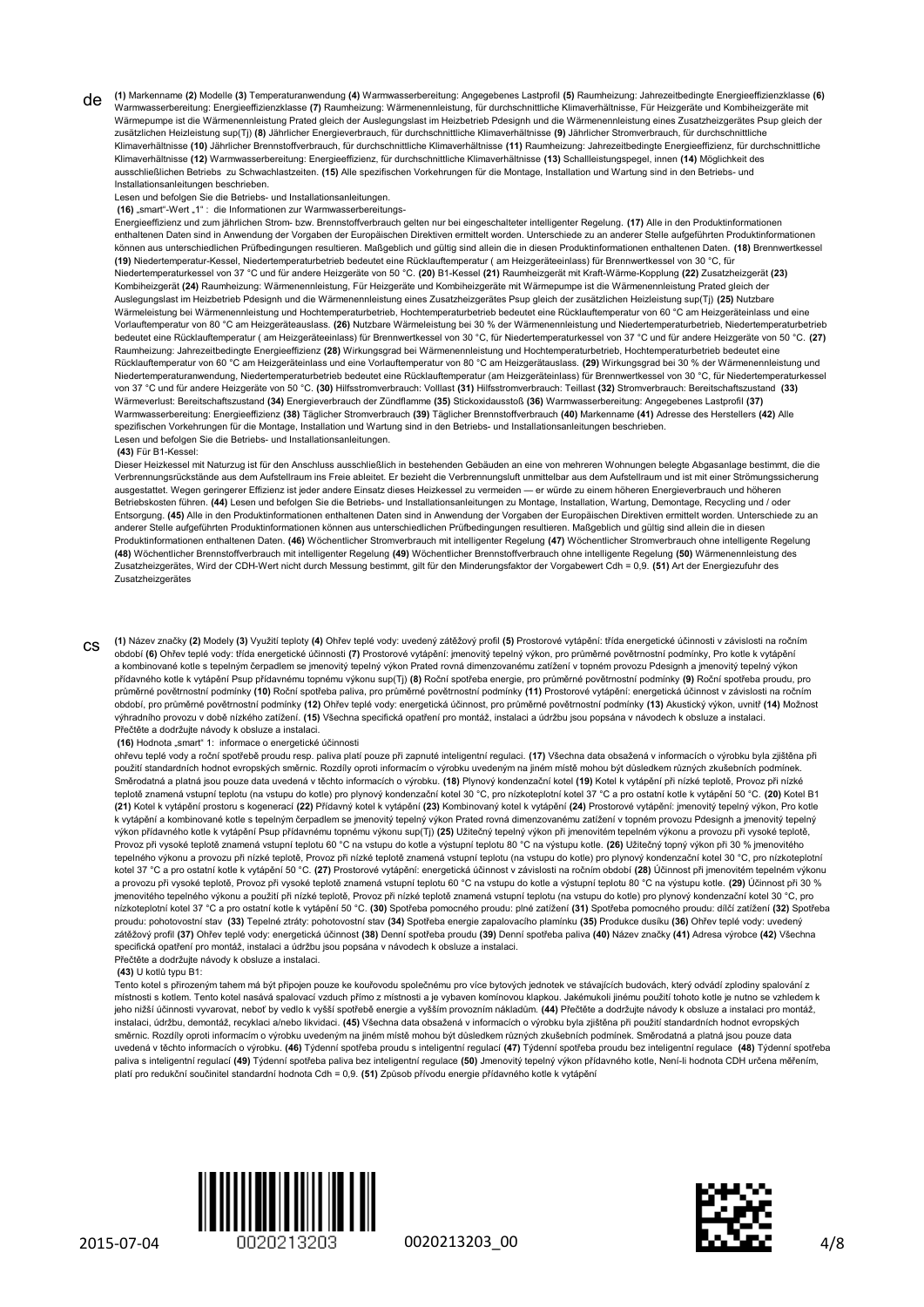fr **(1)** Nom de marque **(2)** Modèles **(3)** Application de température **(4)** Production d'eau chaude sanitaire : profil de charge déclaré **(5)** Chauffage des locaux : classe d'efficacité énergétique saisonnière **(6)** Production d'eau chaude sanitaire : classe d'efficacité énergétique **(7)** Chauffage des locaux : puissance de chauffage nominale, Pour des conditions climatiques moyennes, Pour les chaudières et les chaudières combinées associées à une pompe à chaleur, la puissance de chauffage nominale Prated est égale à la charge de dimensionnement en mode chauffage Pdesignh et la puissance de chauffage nominale d'un appareil de chauffage auxiliaire Psup est égale à la puissance de chauffage supplémentaire sup(Tj) **(8)** Consommation énergétique annuelle, Pour des conditions climatiques moyennes **(9)** Consommation électrique annuelle, Pour des conditions climatiques moyennes **(10)** Consommation de combustible annuelle, Pour des conditions climatiques moyennes **(11)** Chauffage des locaux : efficacité énergétique saisonnière, Pour des conditions climatiques moyennes **(12)** Production d'eau chaude sanitaire : efficacité énergétique, Pour des conditions climatiques moyennes **(13)** Puissance acoustique à l'intérieur **(14)** Possibilité de fonctionnement exclusivement aux périodes creuses. **(15)** Toutes les précautions spécifiques au montage, à l'installation et à la maintenance figurent dans les notices d'utilisation et d'installation.

Lisez et observez les notices d'utilisation et d'installation.

**(16)** Valeur «smart » « 1 » : informations relatives à l'efficacité énergétique pour la production

d'eau chaude sanitaire et à la consommation annuelle d'électricité et de combustible, valables uniquement avec la régulation intelligente activée. **(17)** Toutes les données qui figurent dans les informations produit ont été déterminées en application des prescriptions liées aux directives européennes. Les écarts par rapport aux informations produit disponibles à d'autres endroits peuvent s'expliquer par les diverses conditions d'essai. Seules les données qui figurent dans ces informations produit sont valables et pertinentes. (18) Chaudière à condensation (19) Chaudière au sol à basse température, Le fonctionnement à basse température renvoie à une température de retour (à l'entrée de la chaudière) de 30 °C pour une chaudière à condensation, 37 °C pour une chaudière à basse température et 50 °C pour les autres types de chaudière. **(20)**  Chaudière de type B1 **(21)** Dispositif de chauffage des locaux par cogénération **(22)** Appareil de chauffage auxiliaire **(23)** Appareil de chauffage combiné **(24)** Chauffage des locaux : puissance de chauffage nominale, Pour les chaudières et les chaudières combinées associées à une pompe à chaleur, la puissance de chauffage nominale Prated est égale à la charge de dimensionnement en mode chauffage Pdesignh et la puissance de chauffage nominale d'un appareil de chauffage auxiliaire Psup est égale à la puissance de chauffage supplémentaire sup(Tj) **(25)** Puissance utile à la puissance de chauffage nominale, fonctionnement à haute température, Le fonctionnement à haute température renvoie à une température de retour de 60 °C à l'entrée de la chaudière et une température de départ de 80 °C en sortie de chaudière. **(26)** Puissance utile à 30 % de la puissance de chauffage nominale, fonctionnement à basse température, Le fonctionnement à basse température renvoie à une température de retour (à l'entrée de la chaudière) de 30 °C pour une chaudière à condensation, 37 °C pour une chaudière à basse température et 50 °C pour les autres types de chaudière. **(27)**  Chauffage des locaux : efficacité énergétique saisonnière **(28)** Rendement à la puissance de chauffage nominale, fonctionnement à haute température, Le fonctionnement à haute température renvoie à une température de retour de 60 °C à l'entrée de la chaudière et une température de départ de 80 °C en sortie de chaudière. **(29)** Rendement à 30 % de la puissance de chauffage nominale, application à basse température, Le fonctionnement à basse température renvoie à une température de retour (à l'entrée de la chaudière) de 30 °C pour une chaudière à condensation, 37 °C pour une chaudière à basse température et 50 °C pour les autres types de chaudière. **(30)** Consommation de courant auxiliaire : pleine charge **(31)** Consommation de courant auxiliaire : charge partielle **(32)** Consommation électrique : mode « veille » **(33)** Perte de chaleur : mode « veille » **(34)** Consommation énergétique de la veilleuse **(35)** Émissions d'oxydes d'azote **(36)** Production d'eau chaude sanitaire : profil de charge déclaré **(37)** Production d'eau chaude sanitaire : efficacité énergétique **(38)** Consommation électrique journalière **(39)** Consommation de combustible quotidienne **(40)** Nom de marque **(41)** Adresse du fabricant **(42)** Toutes les précautions spécifiques au montage, à l'installation et à la maintenance figurent dans les notices d'utilisation et d'installation. Lisez et observez les notices d'utilisation et d'installation.

**(43)** Pour les chaudières de type B1:

Cette chaudière à tirage naturel est conçue pour être raccordée uniquement à un conduit commun à plusieurs logements d'un bâtiment existant, qui évacue les résidus de combustion hors de la pièce où est installée la chaudière. Elle prélève l'air comburant directement dans la pièce et est équipée d'un coupe-tirage antirefouleur. En raison de la perte d'efficacité que cela entraînerait, l'utilisation de cette chaudière dans d'autres conditions ferait augmenter la consommation d'énergie et les coûts de fonctionnement, et doit donc être évitée. **(44)** Lisez et observez les notices d'utilisation et d'installation pour le montage, l'installation, la maintenance, le démontage, le recyclage et/ou la mise au rebut. **(45)** Toutes les données qui figurent dans les informations produit ont été déterminées en application des prescriptions liées aux directives européennes. Les écarts par rapport aux informations produit disponibles à d'autres endroits peuvent s'expliquer par les diverses conditions d'essai. Seules les données qui figurent dans ces informations produit sont valables et pertinentes. **(46)** Consommation électrique hebdomadaire avec régulation intelligente **(47)** Consommation électrique hebdomadaire sans régulation intelligente **(48)** Consommation de combustible hebdomadaire avec régulation intelligente **(49)** Consommation de combustible hebdomadaire sans régulation intelligente (50) Puissance de chauffage nominale de l'appareil de chauffage auxiliaire, Si le coefficient de dégradation CDH n'est pas déterminé par une mesure, la valeur de consigne pour le coefficient de dégradation est Cdh = 0,9. **(51)** Type d'apport d'énergie de l'appareil de chauffage auxiliaire



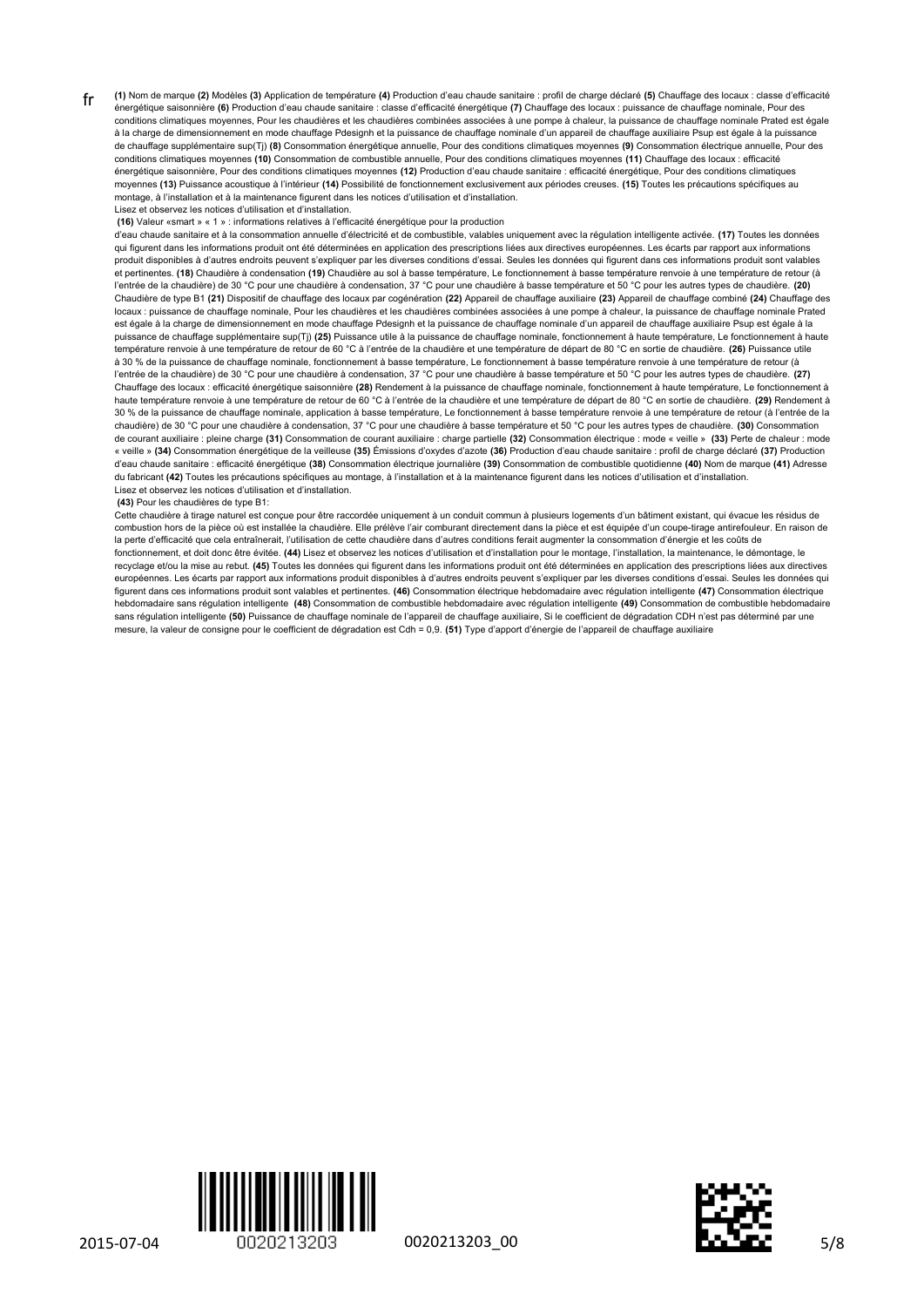

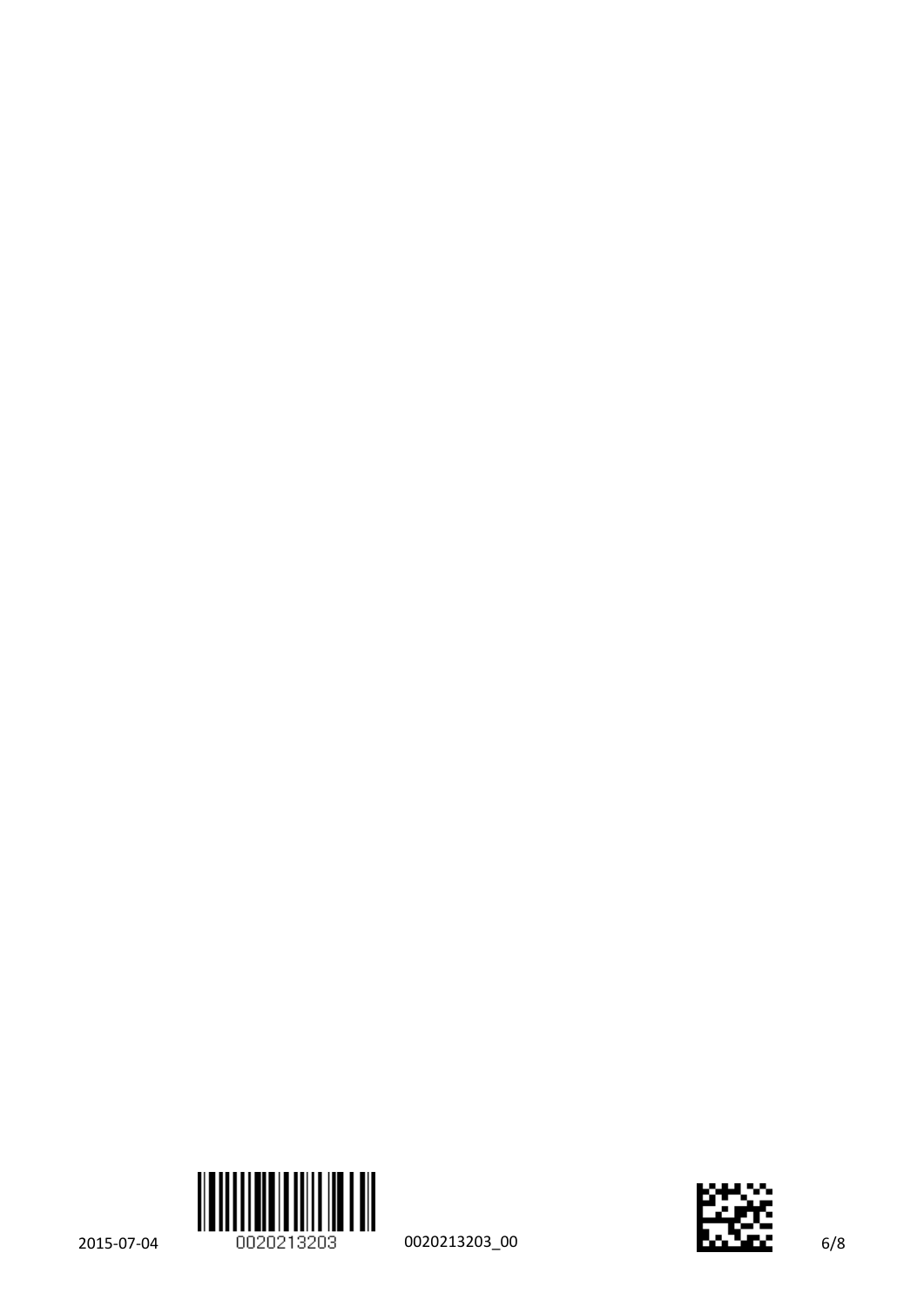